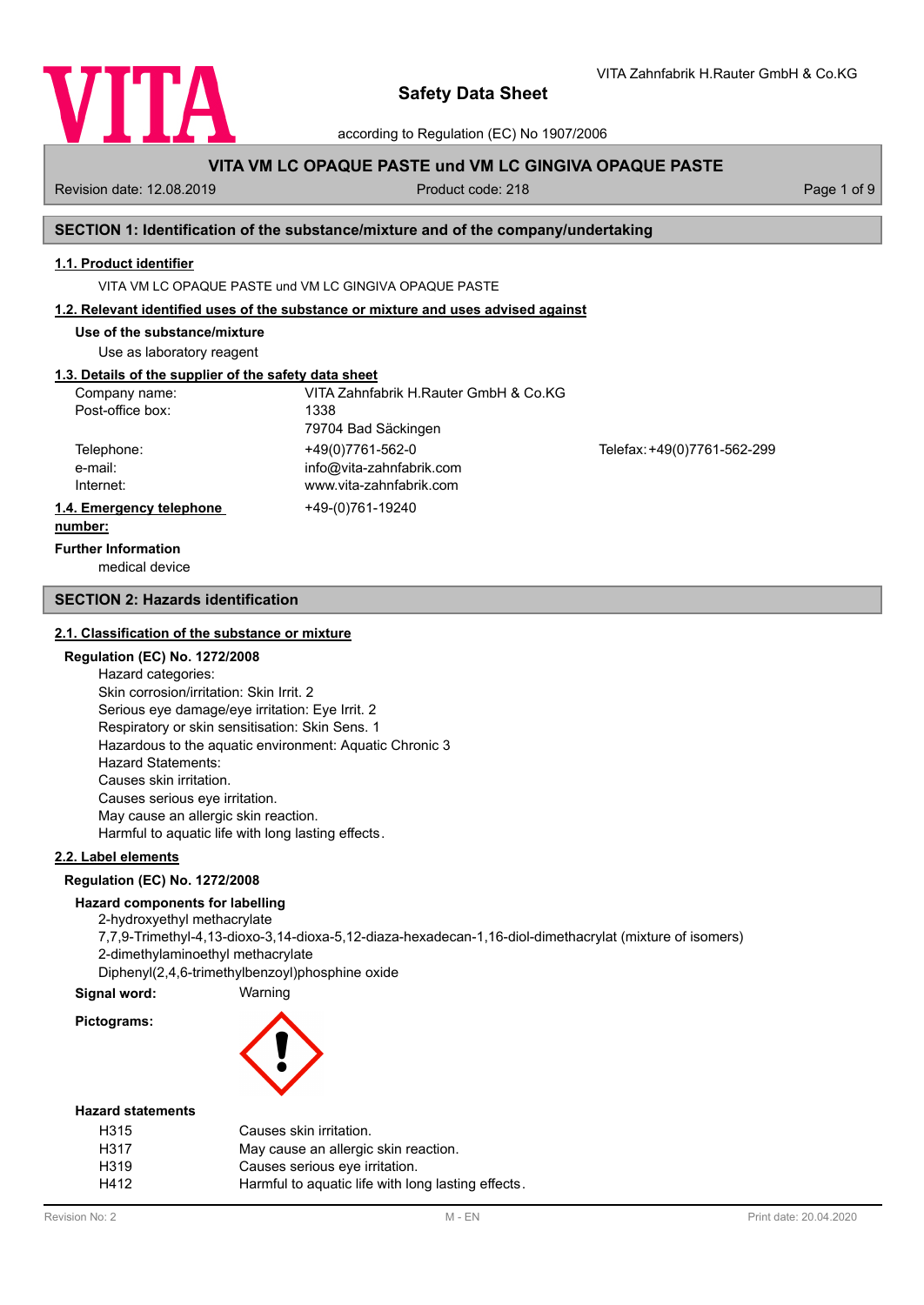

according to Regulation (EC) No 1907/2006

# **VITA VM LC OPAQUE PASTE und VM LC GINGIVA OPAQUE PASTE**

Revision date: 12.08.2019 **Product code: 218** Product code: 218 **Page 2 of 9** Page 2 of 9

| <b>Precautionary statements</b> |                                                                                        |
|---------------------------------|----------------------------------------------------------------------------------------|
| P <sub>261</sub>                | Avoid breathing dust/fume/gas/mist/vapours/spray.                                      |
| P273                            | Avoid release to the environment.                                                      |
| P280                            | Wear protective gloves/protective clothing/eye protection/face protection.             |
| P302+P352                       | IF ON SKIN: Wash with plenty of water.                                                 |
| P305+P351+P338                  | IF IN EYES: Rinse cautiously with water for several minutes. Remove contact lenses, if |
|                                 | present and easy to do. Continue rinsing.                                              |

#### **2.3. Other hazards**

No information available.

# **SECTION 3: Composition/information on ingredients**

# **3.2. Mixtures**

#### **Hazardous components**

| <b>CAS No</b> | Chemical name                                                                                              |              |                                                                                              |            |
|---------------|------------------------------------------------------------------------------------------------------------|--------------|----------------------------------------------------------------------------------------------|------------|
|               | EC No                                                                                                      | Index No     | <b>REACH No</b>                                                                              |            |
|               | <b>GHS Classification</b>                                                                                  |              |                                                                                              |            |
| 72869-86-4    | 7,7,9-Trimethyl-4,13-dioxo-3,14-dioxa-5,12-diaza-hexadecan-1,16-diol-dimethacrylat (mixture of<br>isomers) |              |                                                                                              | $15 - 20%$ |
|               | 276-957-5                                                                                                  |              | 01-2120751202-68                                                                             |            |
|               | Skin Sens. 1B, Aquatic Chronic 3; H317 H412                                                                |              |                                                                                              |            |
| 94108-97-1    | Ditrimethylolpropane Tetraacrylate                                                                         |              |                                                                                              | $5 - 10\%$ |
|               | 302-434-9                                                                                                  |              | 01-2119977121-41                                                                             |            |
|               | Eye Irrit. 2, Aguatic Chronic 2; H319 H411                                                                 |              |                                                                                              |            |
| 2867-47-2     | 2-dimethylaminoethyl methacrylate                                                                          |              |                                                                                              | $5 - 10\%$ |
|               | 220-688-8                                                                                                  | 607-132-00-3 |                                                                                              |            |
|               | Acute Tox. 4, Acute Tox. 4, Skin Irrit. 2, Eye Irrit. 2, Skin Sens. 1; H312 H302 H315 H319 H317            |              |                                                                                              |            |
| 10373-78-1    | Camphorquinone                                                                                             |              |                                                                                              | $1 - 5\%$  |
|               | 233-814-1                                                                                                  |              |                                                                                              |            |
|               | Skin Irrit. 2, Eye Irrit. 2, STOT SE 3; H315 H319 H335                                                     |              |                                                                                              |            |
| 75980-60-8    | Diphenyl(2,4,6-trimethylbenzoyl)phosphine oxide                                                            |              |                                                                                              | $1 - 5\%$  |
|               | 278-355-8                                                                                                  |              |                                                                                              |            |
|               | Repr. 2, Skin Sens. 1, Aquatic Chronic 2; H361f H317 H411                                                  |              |                                                                                              |            |
| 79-41-4       | Methacrylsäure                                                                                             |              |                                                                                              | $< 1 \%$   |
|               | 201-204-4                                                                                                  |              | 01-2119463884-26                                                                             |            |
|               |                                                                                                            |              | Acute Tox. 3, Acute Tox. 4, Acute Tox. 4, Skin Corr. 1A, STOT SE 3; H311 H332 H302 H314 H335 |            |

Full text of H and EUH statements: see section 16.

# **SECTION 4: First aid measures**

# **4.1. Description of first aid measures**

# **After inhalation**

Provide fresh air. When in doubt or if symptoms are observed, get medical advice.

#### **After contact with skin**

After contact with skin, wash immediately with plenty of water and soap. Take off immediately all contaminated clothing and wash it before reuse. Medical treatment necessary.

# **After contact with eyes**

After contact with the eyes, rinse with water with the eyelids open for a sufficient length of time, then consult an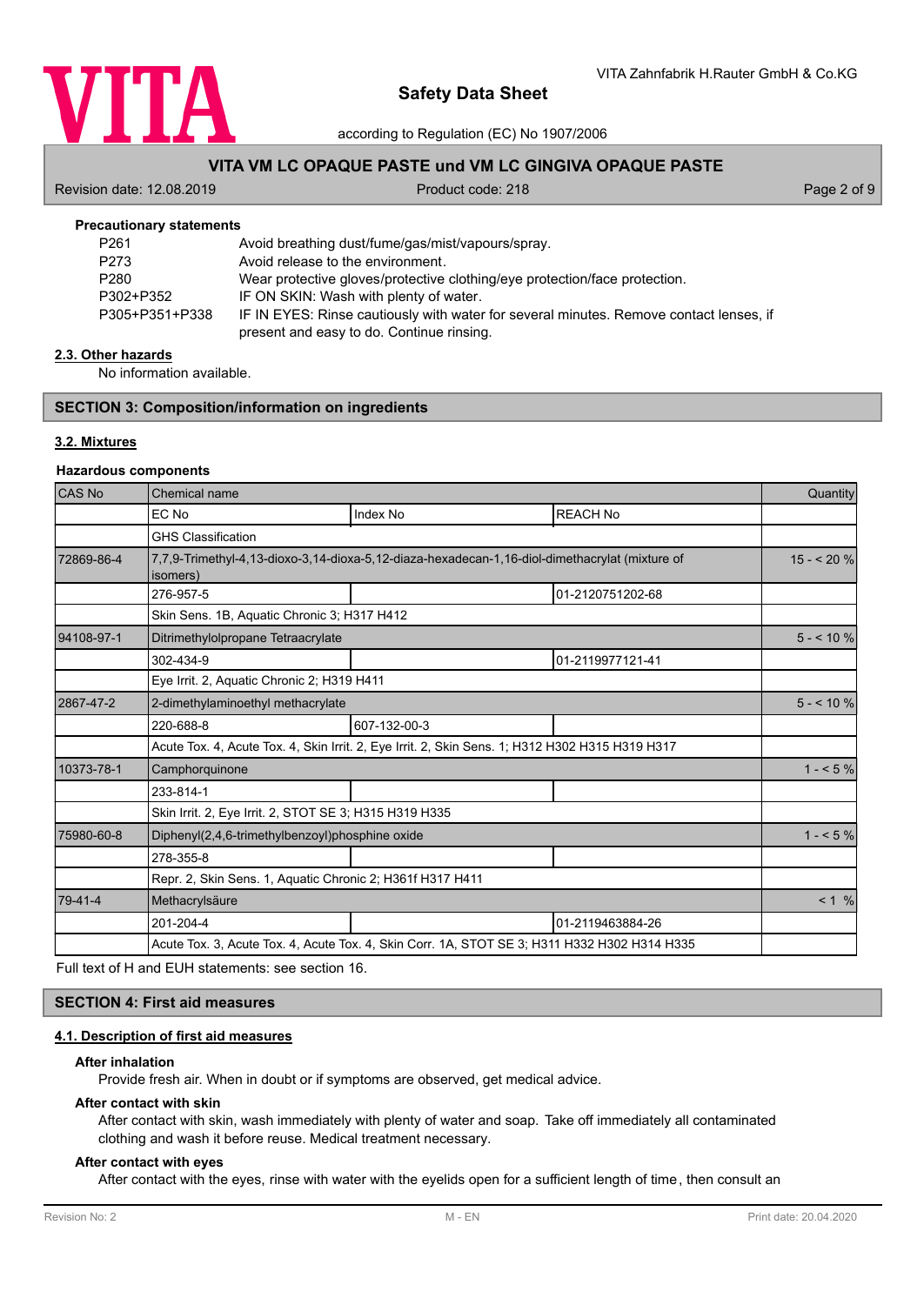

according to Regulation (EC) No 1907/2006

# **VITA VM LC OPAQUE PASTE und VM LC GINGIVA OPAQUE PASTE**

Revision date: 12.08.2019 **Product code: 218** Product code: 218 **Page 3 of 9** Page 3 of 9

## ophthalmologist immediately.

## **After ingestion**

Rinse mouth immediately and drink plenty of water.

# **4.2. Most important symptoms and effects, both acute and delayed**

No information available.

# **4.3. Indication of any immediate medical attention and special treatment needed**

Treat symptomatically.

#### **SECTION 5: Firefighting measures**

#### **5.1. Extinguishing media**

#### **Suitable extinguishing media**

Co-ordinate fire-fighting measures to the fire surroundings.

# **5.2. Special hazards arising from the substance or mixture**

Non-flammable.

# **5.3. Advice for firefighters**

Wear a self-contained breathing apparatus and chemical protective clothing. Full protection suit.

#### **Additional information**

Suppress gases/vapours/mists with water spray jet. Collect contaminated fire extinguishing water separately. Do not allow entering drains or surface water.

#### **SECTION 6: Accidental release measures**

#### **6.1. Personal precautions, protective equipment and emergency procedures**

Provide adequate ventilation. Do not breathe gas/fumes/vapour/spray. Avoid contact with skin, eyes and clothes. Use personal protection equipment.

#### **6.2. Environmental precautions**

Do not allow to enter into surface water or drains.

# **6.3. Methods and material for containment and cleaning up**

Take up mechanically. Treat the recovered material as prescribed in the section on waste disposal.

# **6.4. Reference to other sections**

Safe handling: see section 7 Personal protection equipment: see section 8 Disposal: see section 13

# **SECTION 7: Handling and storage**

## **7.1. Precautions for safe handling**

#### **Advice on safe handling**

No special measures are necessary.

**Advice on protection against fire and explosion**

No special fire protection measures are necessary.

## **7.2. Conditions for safe storage, including any incompatibilities**

#### **Requirements for storage rooms and vessels**

Keep container tightly closed.

#### **Hints on joint storage**

No special measures are necessary.

#### **7.3. Specific end use(s)**

Use as laboratory reagent

#### **SECTION 8: Exposure controls/personal protection**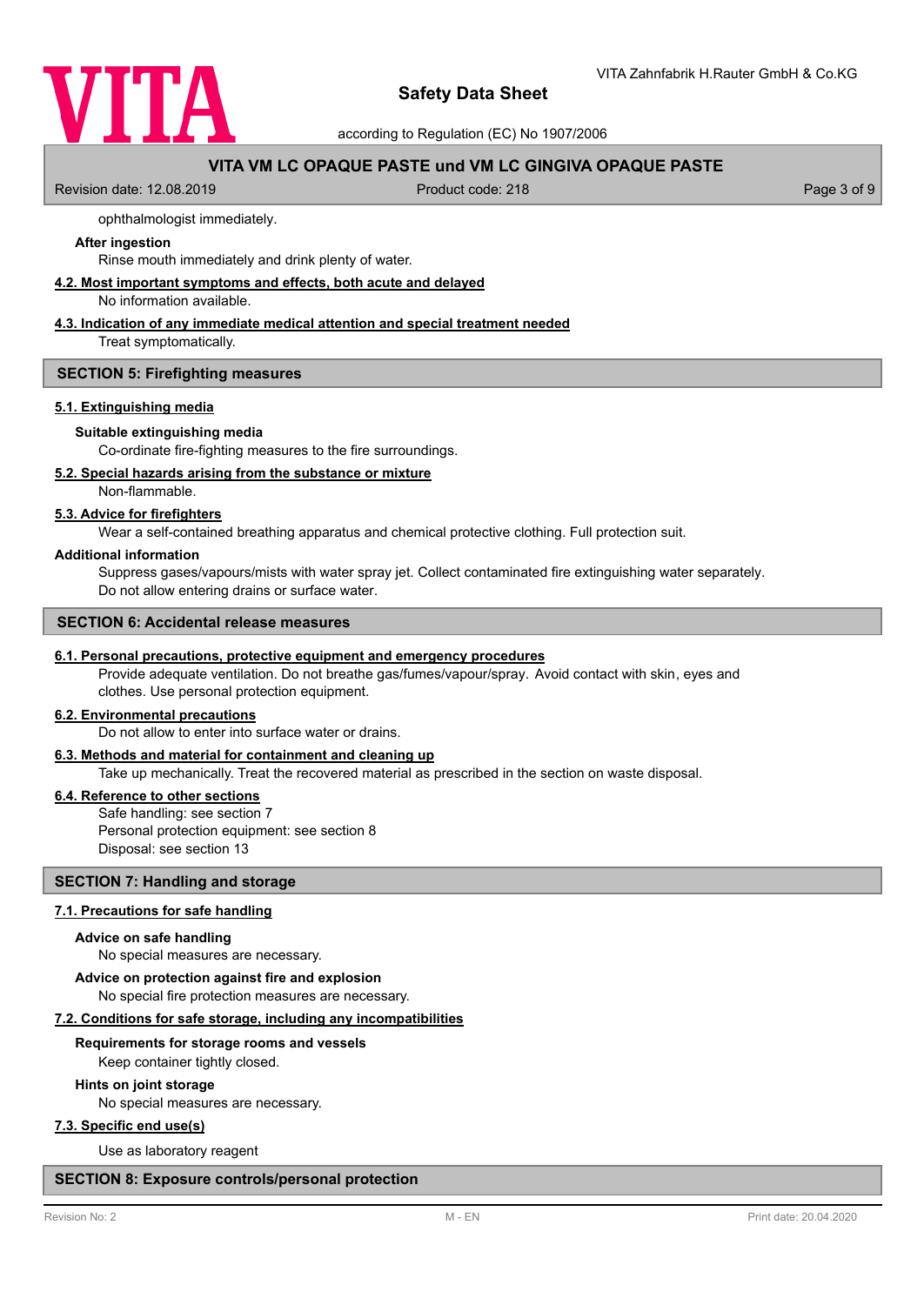

according to Regulation (EC) No 1907/2006

# **VITA VM LC OPAQUE PASTE und VM LC GINGIVA OPAQUE PASTE**

Revision date: 12.08.2019 **Product code: 218** Product code: 218 **Page 4 of 9** Page 4 of 9

# **8.1. Control parameters**

# **8.2. Exposure controls**



## **Protective and hygiene measures**

Remove contaminated, saturated clothing immediately. Draw up and observe skin protection programme. Wash hands and face before breaks and after work and take a shower if necessary . When using do not eat, drink, smoke, sniff.

# **Eye/face protection**

Suitable eye protection: goggles.

#### **Hand protection**

When handling with chemical substances, protective gloves must be worn with the CE-label including the four control digits. The quality of the protective gloves resistant to chemicals must be chosen as a function of the specific working place concentration and quantity of hazardous substances. For special purposes, it is recommended to check the resistance to chemicals of the protective gloves mentioned above together with the supplier of these gloves. Recommended glove articles KCL DermatrilP NBR (Nitrile rubber) Breakthrough time (maximum wearing time) 480 min

# **Skin protection**

Use of protective clothing.

#### **Respiratory protection**

Provide adequate ventilation as well as local exhaustion at critical locations. Technical ventilation of workplace

## **SECTION 9: Physical and chemical properties**

#### **9.1. Information on basic physical and chemical properties**

| Physical state:                               |                |
|-----------------------------------------------|----------------|
| Colour:                                       |                |
| pH-Value:                                     | not determined |
| Changes in the physical state                 |                |
| Melting point:                                | not determined |
| Initial boiling point and boiling range:      | ?              |
| Flash point:                                  | 151 °C         |
| <b>Flammability</b>                           |                |
| Solid:                                        | not determined |
| Gas:                                          | not applicable |
| <b>Explosive properties</b>                   |                |
| The product is not: Explosive.                |                |
| Lower explosion limits:                       | not determined |
| Upper explosion limits:                       | not determined |
| <b>Auto-ignition temperature</b>              |                |
| Solid:                                        | not determined |
| Gas:                                          | not applicable |
| Decomposition temperature:                    | not determined |
| <b>Oxidizing properties</b><br>Not oxidising. |                |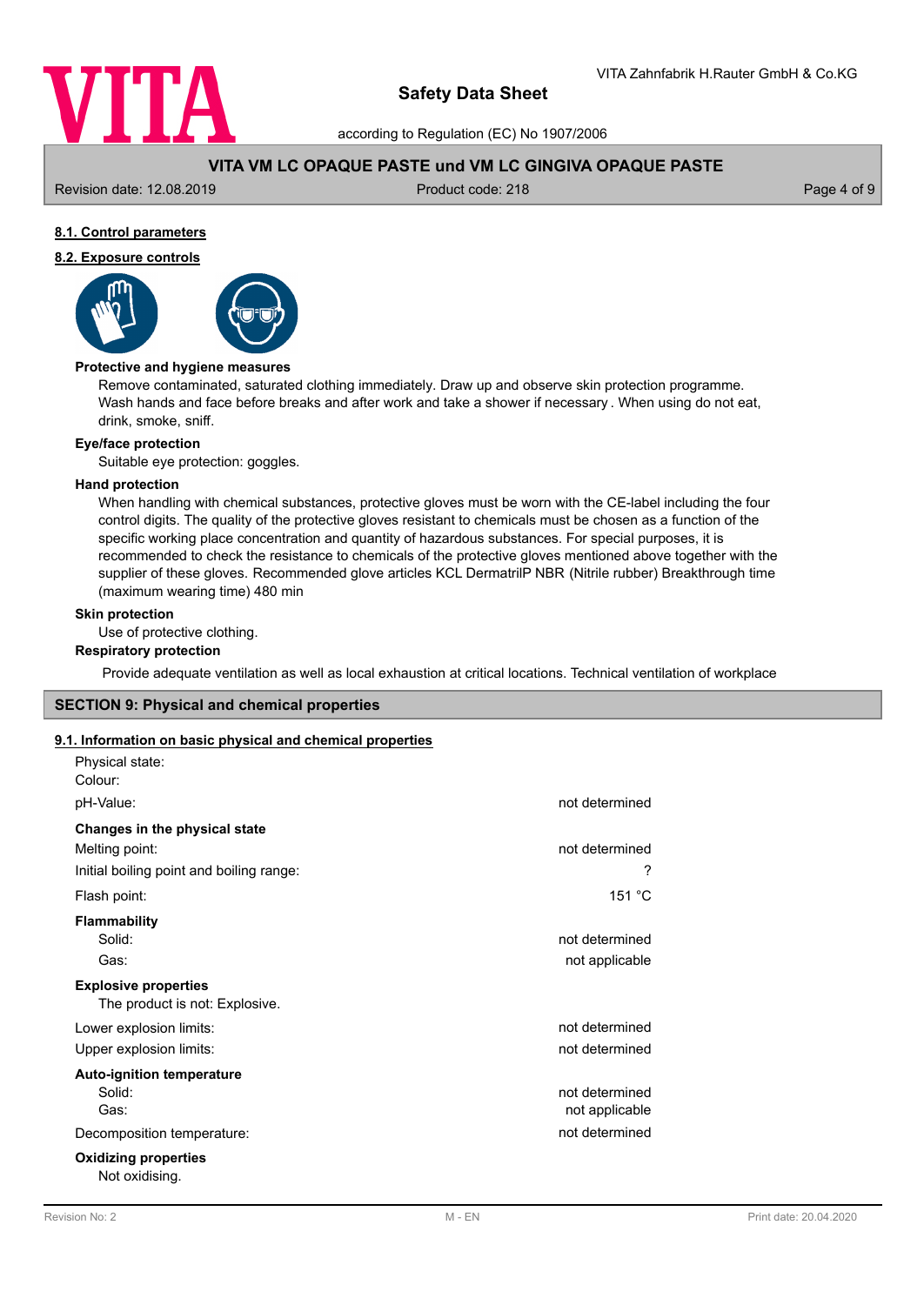

according to Regulation (EC) No 1907/2006

| VITA VM LC OPAQUE PASTE und VM LC GINGIVA OPAQUE PASTE |                   |             |  |
|--------------------------------------------------------|-------------------|-------------|--|
| Revision date: 12.08.2019                              | Product code: 218 | Page 5 of 9 |  |
| Vapour pressure:<br>(at 50 $^{\circ}$ C)               | <=1100 hPa        |             |  |
| Density:                                               | not determined    |             |  |
| Water solubility:                                      | <b>No</b>         |             |  |
| Solubility in other solvents<br>not determined         |                   |             |  |
| Partition coefficient:                                 | not determined    |             |  |
| Vapour density:                                        | not determined    |             |  |
| Evaporation rate:                                      | not determined    |             |  |
| 9.2. Other information                                 |                   |             |  |
| Solid content:                                         | 49,4 %            |             |  |

# **SECTION 10: Stability and reactivity**

# **10.1. Reactivity**

No hazardous reaction when handled and stored according to provisions.

# **10.2. Chemical stability**

The product is stable under storage at normal ambient temperatures.

# **10.3. Possibility of hazardous reactions**

No known hazardous reactions.

#### **10.4. Conditions to avoid**

none

# **10.5. Incompatible materials**

No information available.

# **10.6. Hazardous decomposition products**

No known hazardous decomposition products.

# **SECTION 11: Toxicological information**

# **11.1. Information on toxicological effects**

#### **Acute toxicity**

Based on available data, the classification criteria are not met.

| CAS No    | Chemical name                     |                     |            |         |        |        |
|-----------|-----------------------------------|---------------------|------------|---------|--------|--------|
|           | Exposure route                    | Dose                |            | Species | Source | Method |
| 2867-47-2 | 2-dimethylaminoethyl methacrylate |                     |            |         |        |        |
|           | oral                              | <b>ATE</b><br>mg/kg | 500        |         |        |        |
|           | dermal                            | <b>ATE</b><br>mg/kg | 1100       |         |        |        |
| $79-41-4$ | Methacrylsäure                    |                     |            |         |        |        |
|           | oral                              | <b>ATE</b><br>mg/kg | 500        |         |        |        |
|           | dermal                            | <b>ATE</b><br>mg/kg | 300        |         |        |        |
|           | inhalation vapour                 | <b>ATE</b>          | $11$ mg/l  |         |        |        |
|           | inhalation aerosol                | <b>ATE</b>          | $1,5$ mg/l |         |        |        |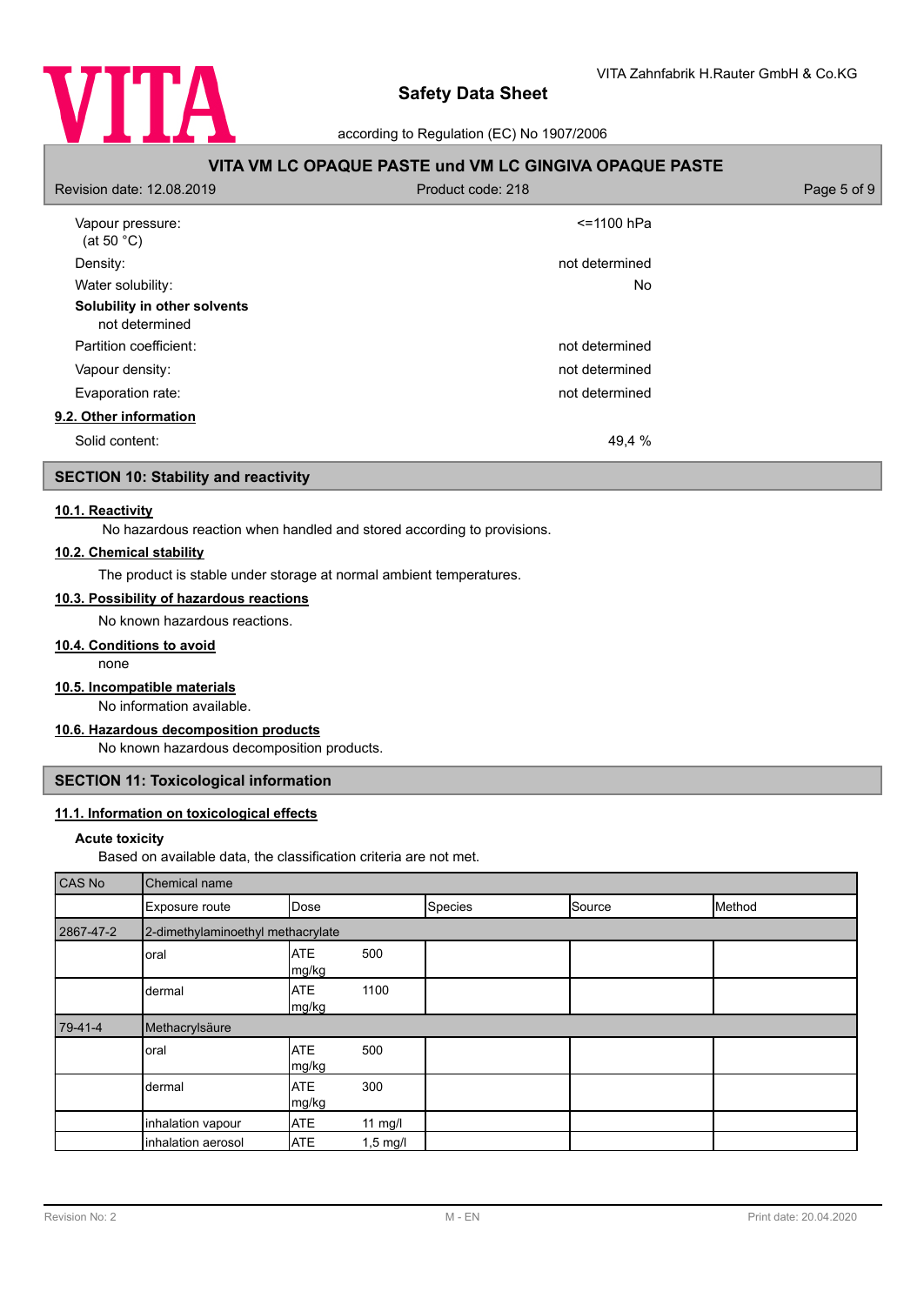

according to Regulation (EC) No 1907/2006

# **VITA VM LC OPAQUE PASTE und VM LC GINGIVA OPAQUE PASTE**

Revision date: 12.08.2019 **Product code: 218** Product code: 218 **Page 6 of 9** Page 6 of 9

# **Irritation and corrosivity**

Causes skin irritation.

Causes serious eye irritation.

# **Sensitising effects**

May cause an allergic skin reaction.

(7,7,9-Trimethyl-4,13-dioxo-3,14-dioxa-5,12-diaza-hexadecan-1,16-diol-dimethacrylat (mixture of isomers); 2-dimethylaminoethyl methacrylate; Diphenyl(2,4,6-trimethylbenzoyl)phosphine oxide)

#### **Carcinogenic/mutagenic/toxic effects for reproduction**

Based on available data, the classification criteria are not met.

#### **STOT-single exposure**

Based on available data, the classification criteria are not met.

#### **STOT-repeated exposure**

Based on available data, the classification criteria are not met.

# **Aspiration hazard**

Based on available data, the classification criteria are not met.

#### **Additional information on tests**

The mixture is classified as hazardous according to regulation (EC) No 1272/2008 [CLP].

# **SECTION 12: Ecological information**

# **12.1. Toxicity**

Harmful to aquatic life with long lasting effects.

# **12.2. Persistence and degradability**

The product has not been tested.

## **12.3. Bioaccumulative potential**

The product has not been tested.

#### **12.4. Mobility in soil**

The product has not been tested.

# **12.5. Results of PBT and vPvB assessment**

The product has not been tested.

# **12.6. Other adverse effects**

No information available.

# **Further information**

Do not allow to enter into surface water or drains. Do not allow to enter into soil/subsoil.

# **SECTION 13: Disposal considerations**

# **13.1. Waste treatment methods**

#### **Disposal recommendations**

Do not allow to enter into surface water or drains. Do not allow to enter into soil/subsoil. Dispose of waste according to applicable legislation.

#### **Contaminated packaging**

Non-contaminated packages may be recycled. Handle contaminated packages in the same way as the substance itself. Waste codes/waste designations according to EWC/AVV

# **SECTION 14: Transport information**

| Land transport (ADR/RID)          |                                        |
|-----------------------------------|----------------------------------------|
| <b>14.1. UN number:</b>           | UN 3243                                |
| 14.2. UN proper shipping name:    | SOLIDS CONTAINING TOXIC LIQUID. N.O.S. |
| 14.3. Transport hazard class(es): | 6.1                                    |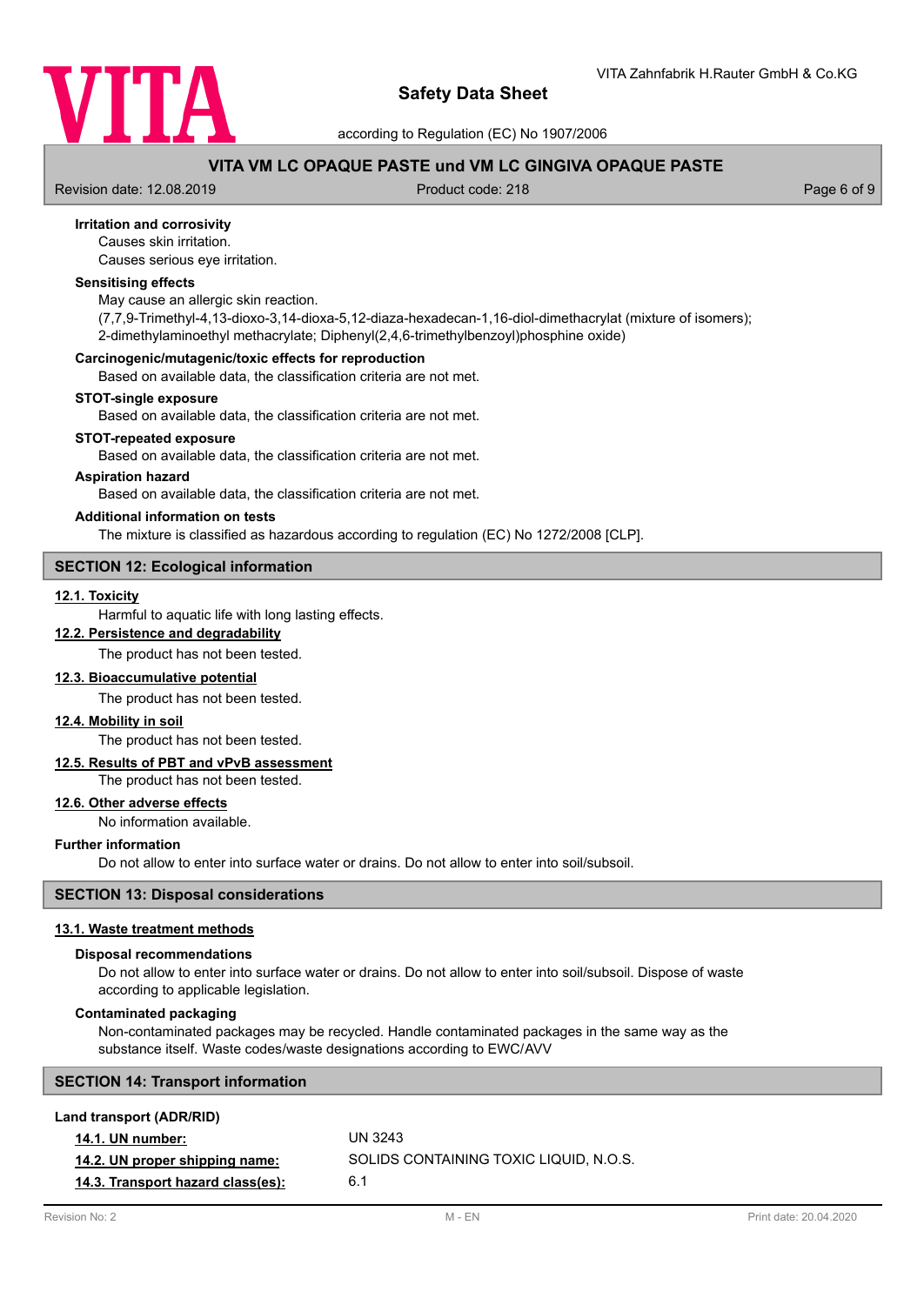

٦

according to Regulation (EC) No 1907/2006

| VITA VM LC OPAQUE PASTE und VM LC GINGIVA OPAQUE PASTE                                                                                                         |                                                                                                               |             |
|----------------------------------------------------------------------------------------------------------------------------------------------------------------|---------------------------------------------------------------------------------------------------------------|-------------|
| Revision date: 12.08.2019                                                                                                                                      | Product code: 218                                                                                             | Page 7 of 9 |
| 14.4. Packing group:<br>Hazard label:                                                                                                                          | $\mathbf{II}$<br>6.1                                                                                          |             |
| Classification code:<br><b>Special Provisions:</b><br>Limited quantity:<br>Excepted quantity:<br>Transport category:<br>Hazard No:<br>Tunnel restriction code: | T <sub>9</sub><br>217 274 601<br>500 g<br>E <sub>4</sub><br>$\overline{2}$<br>60<br>D/E                       |             |
| Inland waterways transport (ADN)                                                                                                                               |                                                                                                               |             |
| 14.1. UN number:<br>14.2. UN proper shipping name:<br>14.3. Transport hazard class(es):<br>14.4. Packing group:<br>Hazard label:                               | <b>UN 3243</b><br>SOLIDS CONTAINING TOXIC LIQUID, N.O.S.<br>6.1<br>$\vert\vert$<br>6.1                        |             |
| Classification code:<br><b>Special Provisions:</b><br>Limited quantity:<br>Excepted quantity:                                                                  | T <sub>9</sub><br>217 274 601 802<br>500 g<br>E <sub>4</sub>                                                  |             |
| <b>Marine transport (IMDG)</b>                                                                                                                                 |                                                                                                               |             |
| 14.1. UN number:<br>14.2. UN proper shipping name:<br>14.3. Transport hazard class(es):<br>14.4. Packing group:<br>Hazard label:                               | <b>UN 3243</b><br>SOLIDS CONTAINING TOXIC LIQUID, N.O.S.<br>6.1<br>$\mathbf{II}$<br>6.1<br>Â.<br>$\mathbb{R}$ |             |
| <b>Special Provisions:</b><br>Limited quantity:<br>Excepted quantity:<br>EmS:                                                                                  | 217, 274<br>500 g<br>E4<br>F-A, S-A                                                                           |             |
| Air transport (ICAO-TI/IATA-DGR)                                                                                                                               |                                                                                                               |             |
| 14.1. UN number:<br>14.2. UN proper shipping name:<br>14.3. Transport hazard class(es):<br>14.4. Packing group:<br>Hazard label:                               | <b>UN 3243</b><br>SOLIDS CONTAINING TOXIC LIQUID, N.O.S.<br>6.1<br>$\mathbf{II}$<br>6.1                       |             |
| <b>Special Provisions:</b>                                                                                                                                     | A50                                                                                                           |             |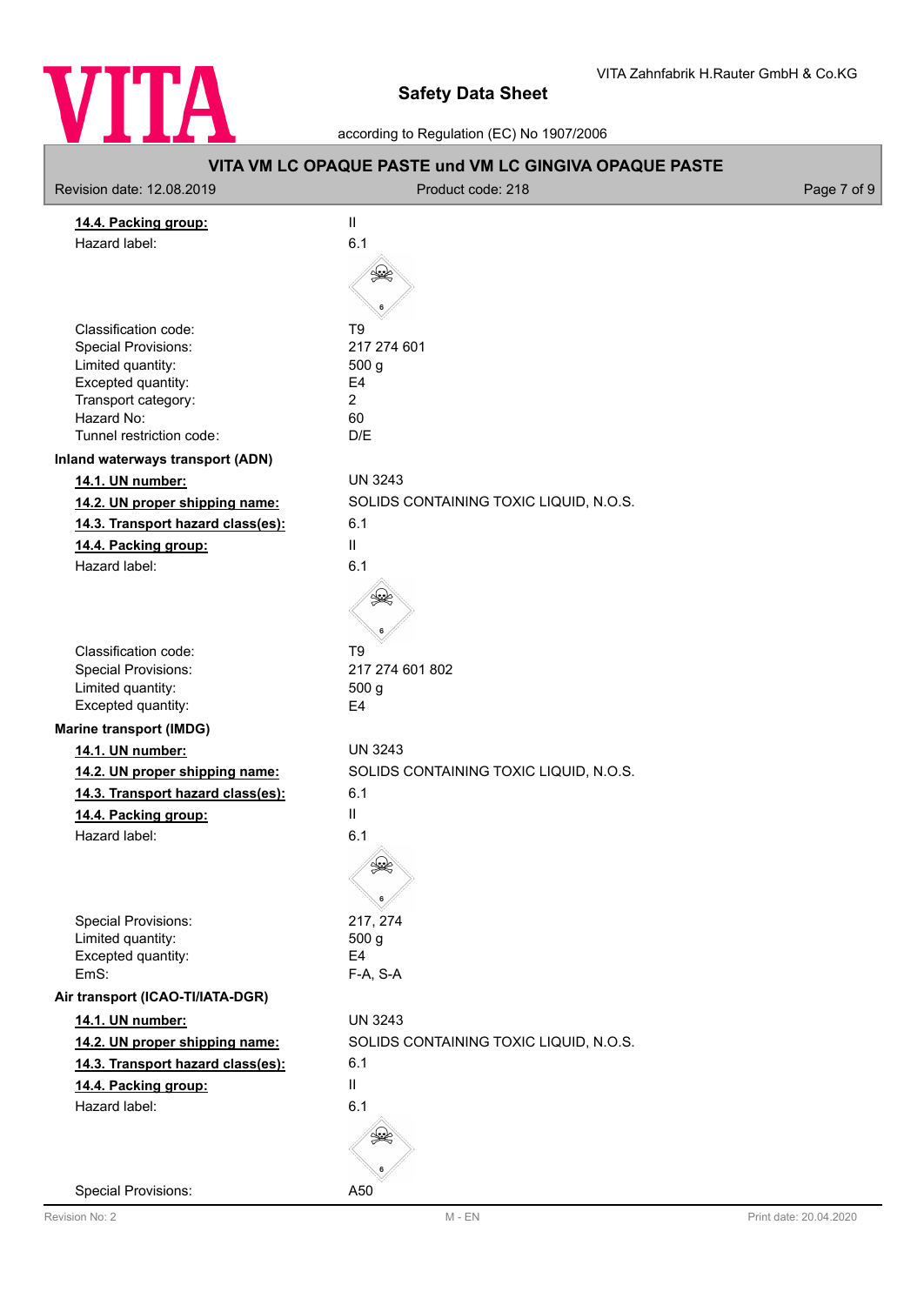

according to Regulation (EC) No 1907/2006

| <u>VIIA VIII LU UFAQUE FAJTE UIIU VIII LU UIIVUIVA UFAQUE FAJTE</u>                                                                                           |                                             |                                                                             |             |
|---------------------------------------------------------------------------------------------------------------------------------------------------------------|---------------------------------------------|-----------------------------------------------------------------------------|-------------|
| Revision date: 12.08.2019                                                                                                                                     | Product code: 218                           |                                                                             | Page 8 of 9 |
| Limited quantity Passenger:<br>Passenger LQ:<br>Excepted quantity:<br>IATA-packing instructions - Passenger:                                                  | $1$ kg<br>Y644<br>E4<br>669                 |                                                                             |             |
| IATA-max. quantity - Passenger:<br>IATA-packing instructions - Cargo:<br>IATA-max. quantity - Cargo:                                                          | 25 kg<br>676                                | 100 kg                                                                      |             |
| 14.5. Environmental hazards                                                                                                                                   |                                             |                                                                             |             |
| ENVIRONMENTALLY HAZARDOUS:                                                                                                                                    | no                                          |                                                                             |             |
| 14.6. Special precautions for user<br>No information available.<br>14.7. Transport in bulk according to Annex II of Marpol and the IBC Code<br>not applicable |                                             |                                                                             |             |
| <b>SECTION 15: Regulatory information</b>                                                                                                                     |                                             |                                                                             |             |
| 15.1. Safety, health and environmental regulations/legislation specific for the substance or mixture                                                          |                                             |                                                                             |             |
| EU regulatory information                                                                                                                                     |                                             |                                                                             |             |
| 2010/75/EU (VOC):                                                                                                                                             | 0,102%                                      |                                                                             |             |
| 2004/42/EC (VOC):                                                                                                                                             | 0,102 %                                     |                                                                             |             |
| Information according to 2012/18/EU<br>(SEVESO III):                                                                                                          | Not subject to 2012/18/EU (SEVESO III)      |                                                                             |             |
| National regulatory information                                                                                                                               |                                             |                                                                             |             |
| Employment restrictions:                                                                                                                                      | work protection guideline' (94/33/EC).      | Observe restrictions to employment for juveniles according to the 'juvenile |             |
| Water hazard class (D):                                                                                                                                       | 3 - strongly hazardous to water             |                                                                             |             |
| Skin resorption/Sensitization:                                                                                                                                | Causes allergic hypersensitivity reactions. |                                                                             |             |
| 15.2. Chemical safety assessment                                                                                                                              |                                             |                                                                             |             |
| Chemical safety assessments for substances in this mixture were not carried out.                                                                              |                                             |                                                                             |             |

# **SECTION 16: Other information**

#### **Abbreviations and acronyms**

ADR: Accord européen sur le transport des marchandises dangereuses par Route (European Agreement concerning the International Carriage of Dangerous Goods by Road ) IMDG: International Maritime Code for Dangerous Goods IATA: International Air Transport Association GHS: Globally Harmonized System of Classification and Labelling of Chemicals EINECS: European Inventory of Existing Commercial Chemical Substances ELINCS: European List of Notified Chemical Substances CAS: Chemical Abstracts Service LC50: Lethal concentration, 50% LD50: Lethal dose, 50% CLP: Classification, labelling and Packaging REACH: Registration, Evaluation and Authorization of Chemicals GHS: Globally Harmonised System of Classification, Labelling and Packaging of Chemicals UN: United Nations DNEL: Derived No Effect Level DMEL: Derived Minimal Effect Level PNEC: Predicted No Effect Concentration ATE: Acute toxicity estimate LL50: Lethal loading, 50%